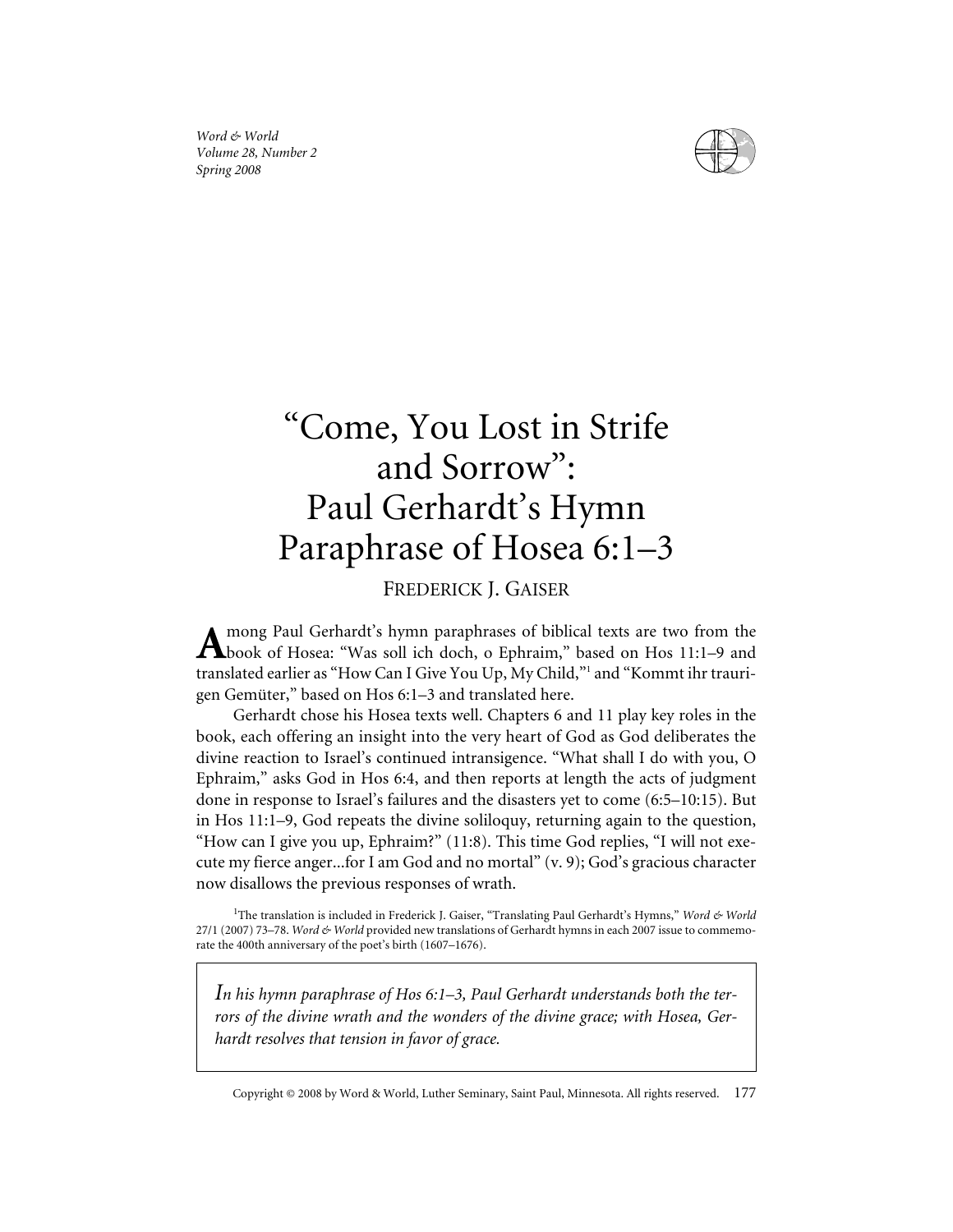To be sure, Gerhardt's hymn on Hos 6 stops with verse 3, short of God's selfquestioning in the verses that follow, but the hymn's confidence in God's grace that "restores all things" (stanza 1) clearly reflects Hosea's assurance that God will finally resolve the divine dilemma in favor of grace. A fine example of how Gerhardt builds on that perspective is his transformation of the "morning cloud" and the "dew" of 6:4—for Hosea both examples of Israel's fleeting love that quickly disappears in the heat of the day—into God's cloud and God's dew that will survive the sun and bring Israel new life (stanza 6). In that final stanza Gerhardt moves from the words of the people to the first-person voice of God, as does Hosea in 6:4–6; unlike Hosea, however, where God's self-questioning remains, Gerhardt has moved already to the full word of promise that characterizes chapters 11 and 14 of the book.

Gerhardt clearly understands Hos 6:1–3 positively, as a genuine call to repentance and to reliance on the grace of God, unlike some modern interpreters who find it to be "a parody of the people's insufficient gestures at penitence."<sup>2</sup> Luther, too, read the text positively; indeed, interpreting the reference to being raised up "on the third day"  $(v, 2)$  as an announcement of Christ's resurrection.<sup>3</sup> For Luther (and some other interpreters), this is the text to which Paul refers in 1 Cor 15:4, describing Christ's resurrection "on the third day in accordance with the scriptures."<sup>4</sup> Most contemporary interpreters understand Hosea's "third day" to refer simply to the short time within which God will act on Israel's behalf.

Most surprising, perhaps, given the time of his writing, is the fact that Gerhardt makes no direct move at all to the resurrection in his paraphrase of the three days in verse 2 (see stanza 3 of the hymn). To be sure, Gerhardt's "macht er uns vom Tode frei" ("freeing us from death and harm") goes beyond the biblical text and can be read as an oblique reference to resurrection, but Gerhardt does not make this explicit. Here we see Gerhardt's confidence in the Old Testament message itself, without New Testament interpolations, to point to the work of God, including the work of God in Christ. Though Gerhardt did, on occasion, make the homiletical move to the Christian gospel explicit in his Old Testament paraphrases, most often he let the Old Testament texts stand, making their own witness.<sup>5</sup>

Gerhardt, of course, allows the text's witness to the divine wrath to stand as well. It may grate on modern ears to hear that the same God who restores and delivers was the God who "tore asunder" in the first place (stanza 2), though this is

<sup>2</sup> So Stephen L. Cook in his revision of James Luther Mays's notes on Hosea in*The Harper Collins Study Bible*, revised and updated (New York: HarperSanFrancisco, 2006) 1200. Hans Walter Wolff, *Hosea* (Philadelphia: Fortress, 1974) 116–117, sees both positive and negative elements in the passage.

<sup>3</sup> Martin Luther, "Lectures on Hosea," in *Luther's Works*, vol. 18 (St. Louis: Concordia, 1975) 31.

<sup>4</sup> Wolff, *Hosea*, 118, however, reports that "neither the New Testament, nor the Apostolic Fathers, nor the ancient apologists cite Hos 6:2 as a proof-text [for the resurrection].Tertullian was the first to use it as such."

<sup>5</sup> See Frederick J. Gaiser, "'I Sing to You and Praise You': Paul Gerhardt and the Psalms," *Word & World* 27/2 (2007) 195–205, esp. 197–200.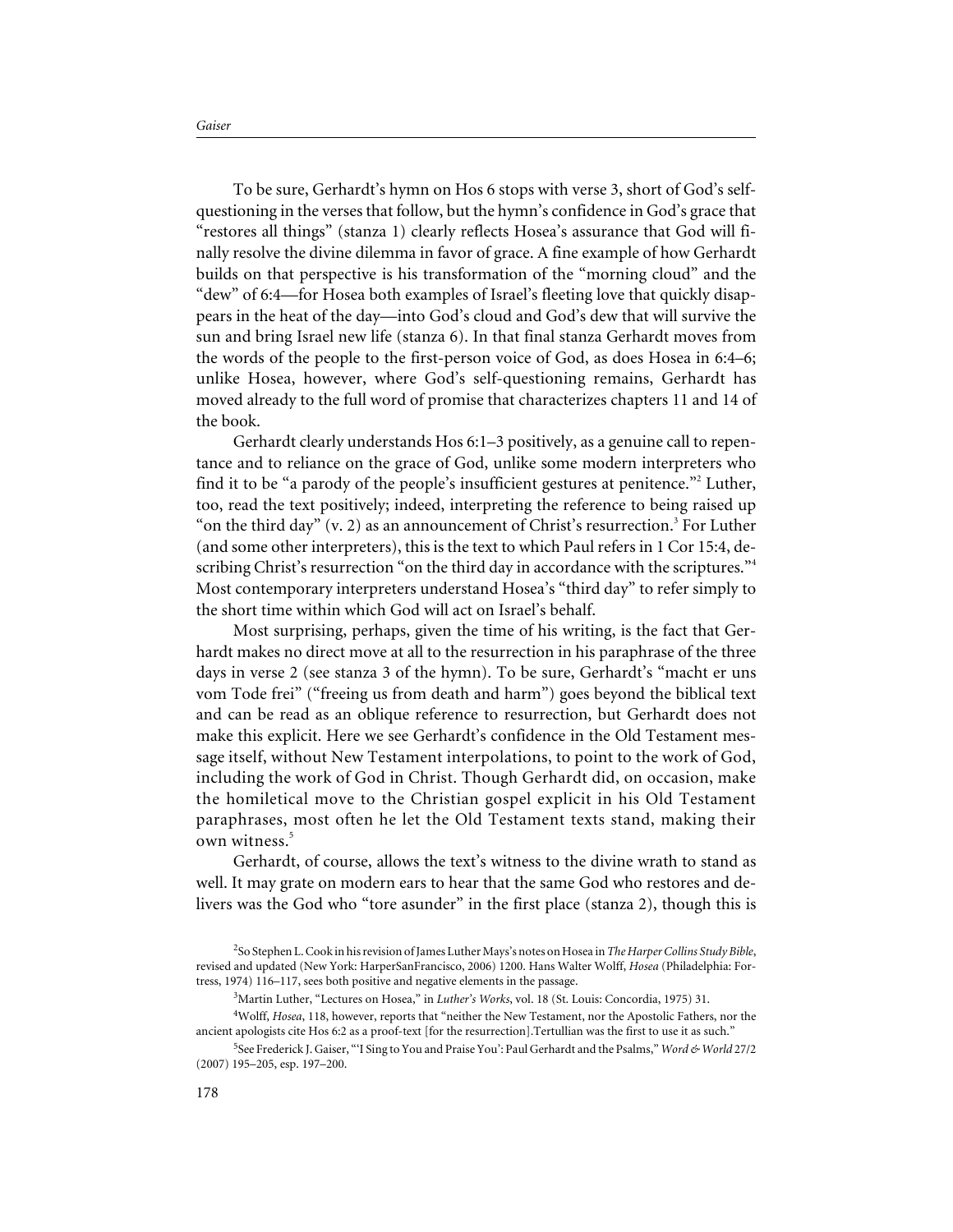Hosea's clear message—well, almost: the wrath came not "in the first place," but only secondarily, in response to Israel's self-destructive sin. Gerhardt shares the prophet's understanding that the consequences of sin follow inevitably upon the act, and that this is the way God has made things, precisely in order to prevent the behavior in the first place. We might paraphrase the prophetic and deuteronomic theology here as, "Don't touch the hot stove, it will burn you." Yes, God is at work in the burning, but only as a way to get back to the free and good life God means for God's people. Hosea understands this, and so does Gerhardt.

> *"Gerhardt shares the prophet's understanding that the consequences of sin follow inevitably upon the act, and that this is the way God has made things, precisely in order to prevent the behavior in the first place"*

Thus, finally, Gerhardt (like Hosea) turns to extol God's sweet grace that makes each morning "clean and new," providing new life and rebirth to God's beloved people. Here Gerhardt is the Lutheran preacher at his best, proclaiming full confidence in the goodness and the love of God who, despite the "harsh and grim" realities of our lives and the inescapable terror of our own failures, will always awaken us to the dawning of a new day.

## **THE TUNE**

According to Eberhard von Cranach-Sichart's recent edition of Gerhardt's hymns, the preferred tunes are WIE DER HIRSCH IM GROSSEN DÜRSTEN or ZION KLAGT MIT ANGST UND SCHMERZEN. <sup>6</sup> ZION KLAGT can be found in *The Lutheran Hymnal* #268; Johann Crüger's setting of WIE DER HIRSCH is available as number 6555 in Johannes Zahn, *Die Melodien der deutschen Kirchenlieder*, vol. 4 (Gütersloh: C. Bertelsmann, 1891). Zahn includes three alternative tunes for WIE DER HIRSCH at 6556–6558 in the same volume, as well as four tunes for Gerhardt's hymn itself, KOMMT, IHR TRAURIGEN GEMÜTER, at 6594–6597.

More accessible to contemporary singers will be FREU DICH SEHR, O MEINE SEELE, familiar as the tune for "Comfort, Comfort Now My People" (*Evangelical Lutheran Worship* #256) and "Praise and Thanks and Adoration" (*ELW* #783, which includes only the melody line). J. S. Bach, too, preferred this tune for his chorale setting of "Der Gott, der mir hat versprochen" (the second stanza of "Zion klagt mit Angst und Schmerzen") in Cantata BWV 13, "Meinen Seufzer, Meine Tränen."<sup>7</sup>

<sup>6</sup> Paul Gerhardt, *Wach auf, mein Herz, und singe: Vollständige Ausgabe seiner Lieder und Gedichte*, ed. Eberhard von Cranach-Sichart (Wuppertal: R. Brockhaus, 2004) 405.

 $^{7}$ Once again, I am grateful to my colleague Paul Westermeyer for his review of this article and his helpful suggestions.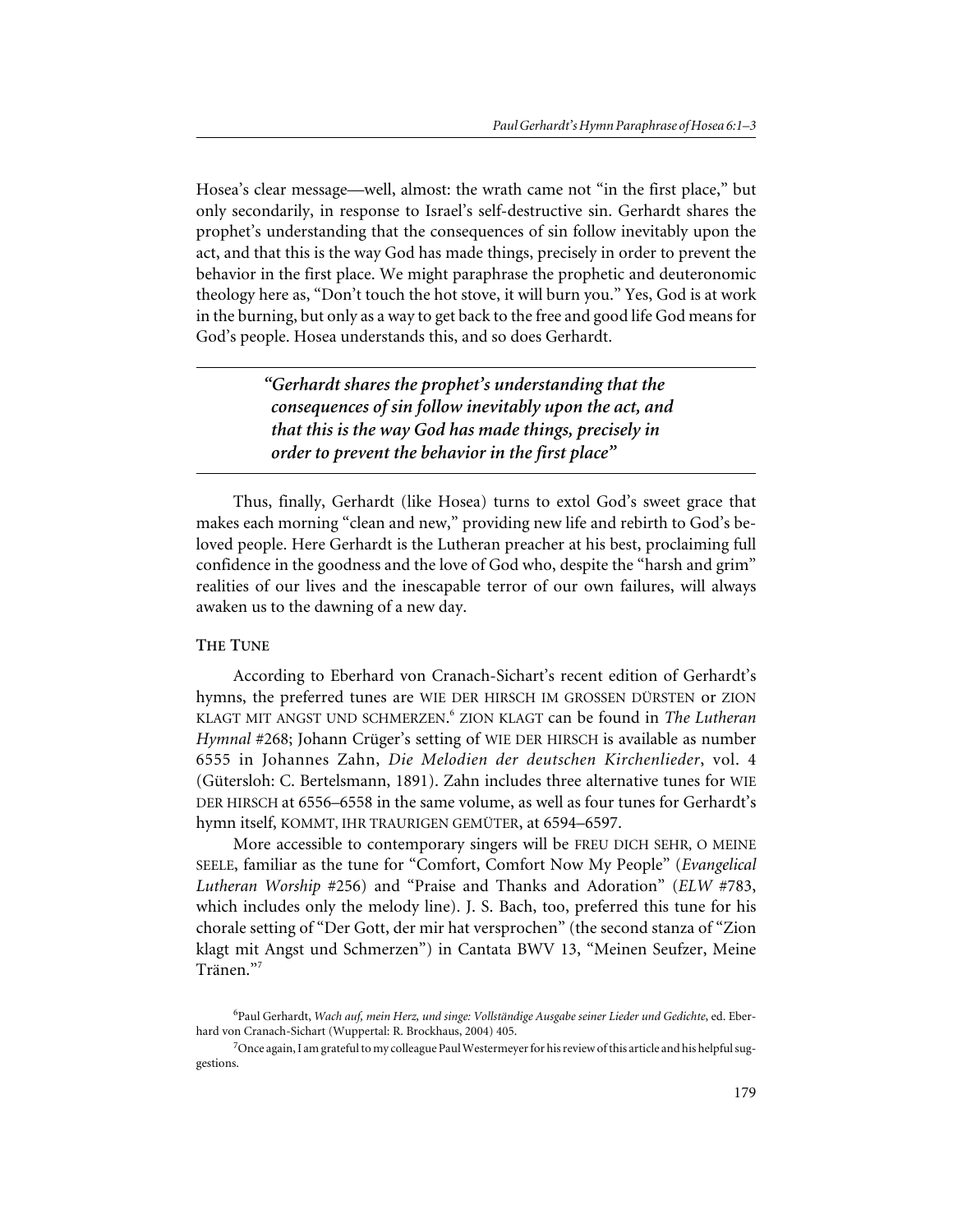## PAUL GERHARDT, "COME, YOU LOST IN STRIFE AND SORROW" (HOSEA 6:1-3)

# Tune : WIE DER HIRSCH IM GROSSEN DÜRSTEN or ZION KLAGT MIT ANGST UND SCHMERZEN or FREU DICH SEHR, O MEINE SEELE (*ELW* #256) (87 87 77 88)8

#### 1

Come, you lost in strife and sorrow, Come and join in our return To the Lord whose glorious morrow Nothing can destroy or burn. God, whose might no mishap brings, God, whose grace restores all things That his zeal did rend and sever; God, whose love abides forever.

# $\overline{2}$

Though we now are torn asunder, Though God's face turns dark and dim, Though we've felt God's wrath and thunder, Seen our lives grow harsh and grim, Yet our hearts are undismayed, For the one from whom we've strayed Will bind up our wounds and bruises, Earned by sin that grace refuses.

# 3

Every ill to which we're captive Breaks apart by God's strong arm; Two days pass and God turns restive, Freeing us from death and harm. When the third day's light breaks through, Everything is made anew; Now we stand, restored and living, In the new life God is giving.

1 Kommt, ihr traurigen Gemüter, Kommt, wir wollen wiederkehrn Zu dem Herren, dessen Güter Kein Verderben kann verzehrn; Dessen Macht kein Unglück fällt, Dessen Gnade wieder stellt, Was sein Eifer umgestürzet: Seine Gnad bleibt unverkürzet.

#### $\mathcal{L}$

Zwar hat er uns ja zerrissen Mit ergrimmtem Angesicht Und uns, da er uns geschmissen, Sehr erbärmlich zugericht't. Doch deswegen unversagt! Eben der uns schlägt und plagt, Wird die Wunden unsrer Sünden Wieder heilen und verbinden.

#### 3

Alle Not, die uns umfangen, Springt vor seinem Arm entzwei; Wenn zwei Tage sind vergangen, Macht er uns vom Tode frei, Daß wir, wenn des dritten Licht Durch des Himmels Fenster bricht, Fröhlich auf erneurter Erden Vor ihm stehn und leben werden.

<sup>8</sup>See the comments on the tune immediately above.